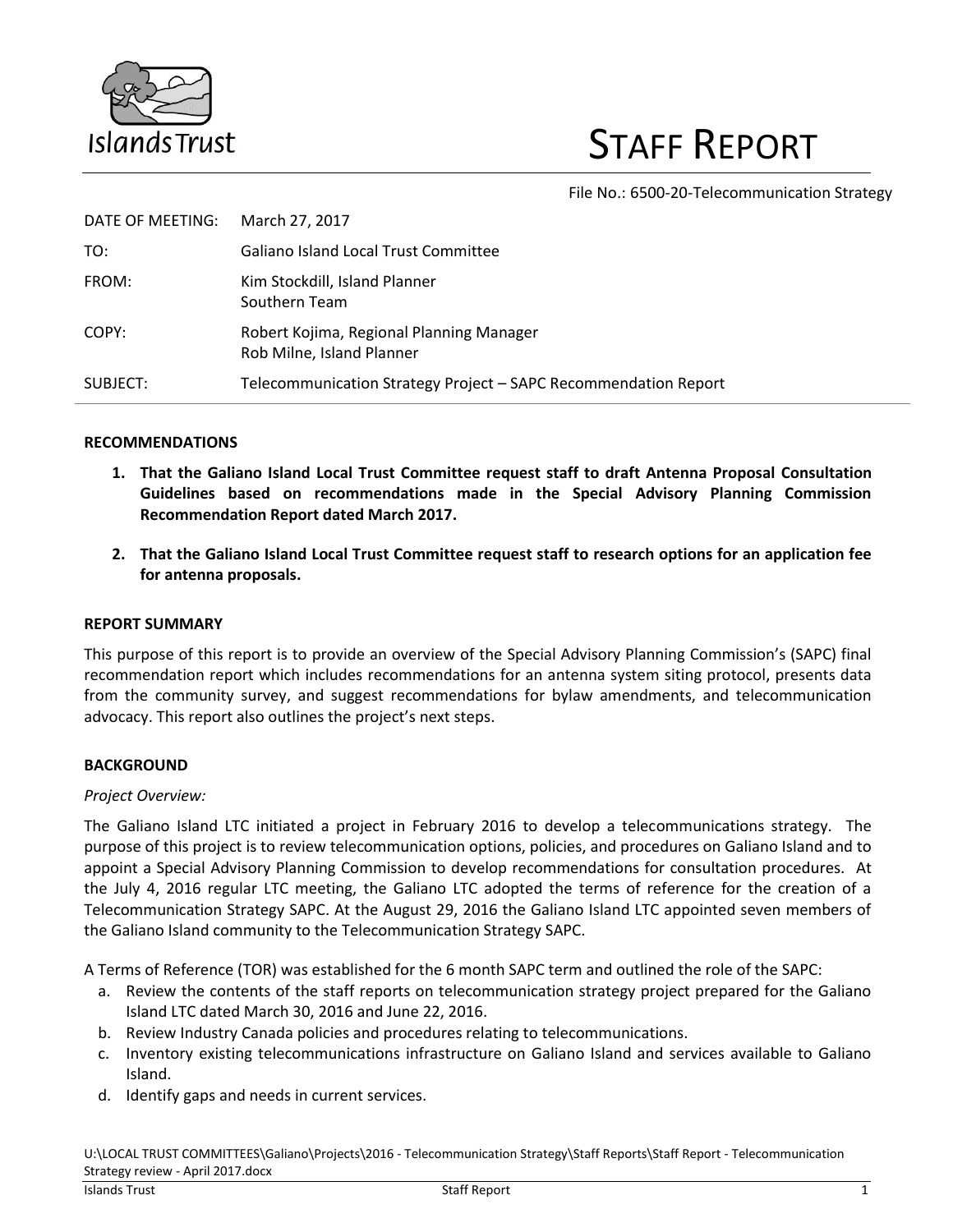- e. Consider range of criteria for siting facilities and potential procedures for commenting on future telecommunications proposals.
- f. To provide recommendations to the LTC on potential siting criteria and consultation procedures for future proposals.

A community survey was completed in December 2016 to identify gaps and needs in current telecommunication services. The survey was available online via Surveymonkey and was also mailed to Galiano addresses. The results of the online survey can be found on the Galiano Island LTC website under 'Current Projects': [www.islandstrust.bc.ca/galiano/telecom.](http://www.islandstrust.bc.ca/galiano/telecom) The results of the mailed survey can be found in the appendix of the SAPC Recommendation Report that can also be found on the Galiano Island LTC Projects website.

A request was granted to extend the SAPC term an extra month in order to provide additional time to complete the final recommendation report. The final recommendation report was received by the LTC in March 2017 and is now available to be viewed on the Galiano Island LTC Projects website.

# *Telecommunication Jurisdiction Overview:*

The federal government (Industry Canada) has jurisdiction over telecommunications uses, such as radio broadcast towers and cellular telephone towers, which are licensed under the federal *Telecommunications Act*. Local governments have no lawful jurisdiction to manage the use of the telecommunication therefore cellular towers are immune from land use bylaws. The ultimate role of the land use authority is to issue a statement of concurrence or non-concurrence to the proponent and to Industry Canada when an antenna proposal is received. Although local governments cannot prohibit the siting of either licensed or unlicensed antenna systems, they may require a specific public consultation process, and have the opportunity to provide comments on the cell tower referral.

Land use authorities have the option to create their own antenna siting and consultation protocol that would outline a participation process and development guidelines (preferred locations and development and design preferences). The Federation of Canadian Municipalities in conjunction with the Canadian Wireless Telecommunications Association put together an Antenna System Siting Protocol Template that is consistent with Industry Canada's rules on antenna system consultations in order to help guide local governments to draft their own siting and consultation guidelines.

In the event that a land use authority's existing process has no public consultation requirement, proponents must then fulfill the public consultation requirements contained in Industry Canada's Default Public Consultation Process outlined in CPC-2-0-03 (Radiocommunication and Broadcasting Antenna Systems).

## **ANALYSIS**

## **SAPC Recommendation Report**

The SAPC submitted to the Galiano Island LTC a recommendation report as per Section 'f' of the TOR. The SAPC recommendation report includes an overview of telecommunication services on Galiano Island, information on the survey completed in December 2016 with visual representations of the mail-in responses, a draft antenna system siting protocol for the Galiano Island Local Trust Area (LTA), and further telecommunication recommendations for the LTC's consideration.

Information regarding the current telecommunication services on Galiano Island and the responses from the survey found in the SAPC recommendation report should be received as information and can be used to assess and evaluate future antenna/cell tower applications.

Section 5 of the SAPC recommendation report includes a number of recommendations which the LTC may wish to consider: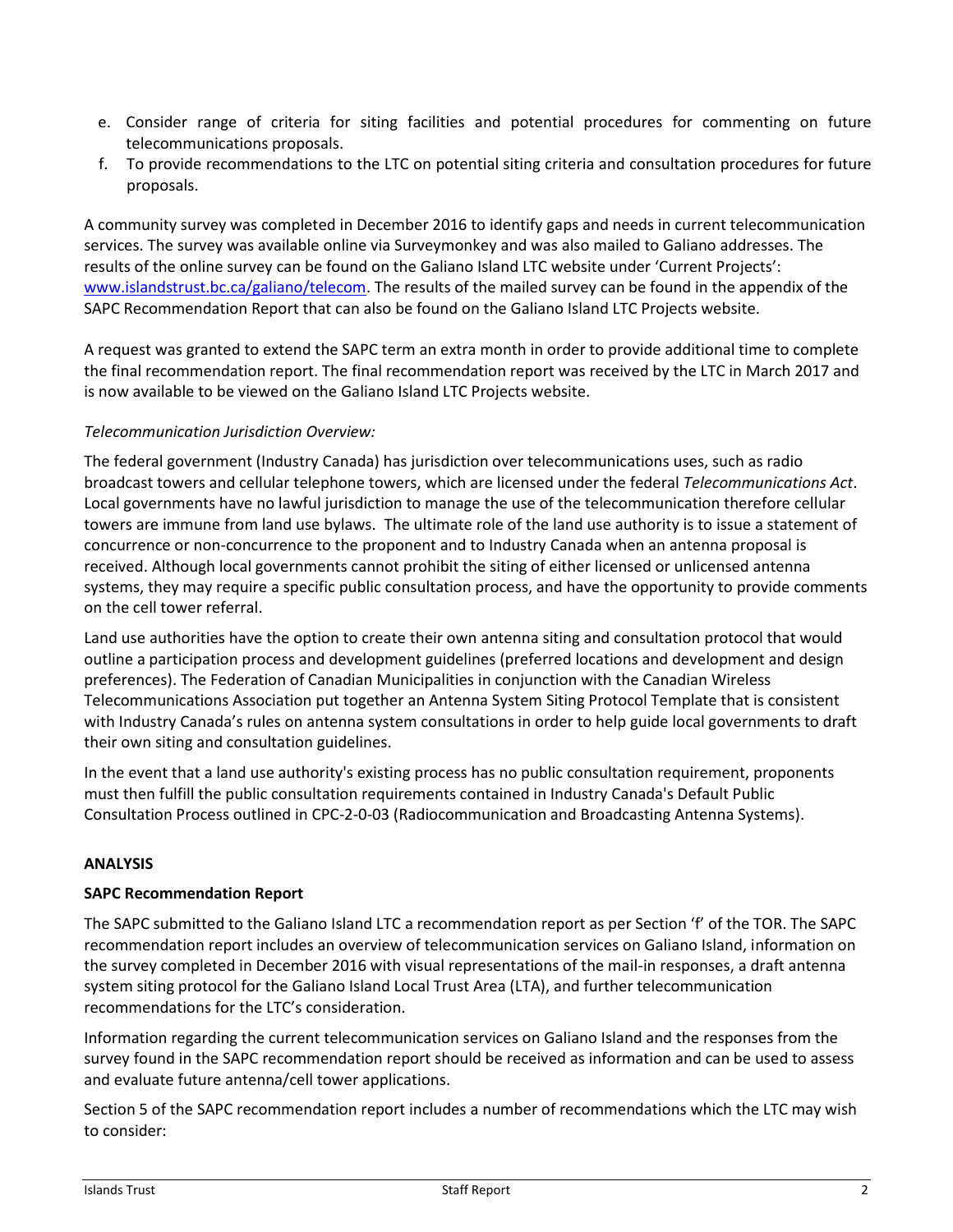# *1. Amendments to Land Use Bylaw (LUB) and the Official Community Plan (OCP)*

The SAPC has made two specific recommendations to amend the LUB and OCP: to amend the LUB in order to recognize wireless transmission as a potential permitted use and to add policies to the OCP in order to support the antenna siting and consultation protocol. The Galiano Island LUB currently permits conduits, poles and towers for the transmission by cable of electricity, telephone signals or cablevision signals in all zones except the Nature Protection zone. Although the LUB is silent on wireless transmission towers, telecommunications towers are within federal jurisdiction and land use bylaws cannot prohibit the siting of either licensed or unlicensed telecommunication antennas (cell towers). Staff are of the opinion that an amendment to the LUB is not advisable as the LUB has no authority to permit, or not permit telecommunication towers. Staff recommend that the LTC focus on developing consultation guidelines first rather than amending bylaws to address a use that is outside the LTC's jurisdiction.

# *2. Telecommunication Advocacy*

The SAPC has identified eight specific telecommunication policies that could be included as policies in the OCP. As the LTC has no lawful jurisdiction to manage this use, these policies would be strictly advocacy policies.

If the LTC wishes to establish their own antenna siting and consultation guidelines, staff recommends pursuing SAPC recommended advocacy policy no. 8 that suggests the LTC design a fee schedule to recover reasonable staff and process expenditures (see Application Fee section below).

*3. Unresolved Issues*

A number of unresolved issues were identified by the SAPC. Staff recommend receiving these issues for information only with the exception to point 5 regarding preferred antenna locations, and point 9 and 10 (referral to Industry Canada) as outlined below:

| <b>SAPC Unresolved Issue</b>                                                                                                                                                                                                                                                                                                                                                                                                                                                                                                                                                 | <b>Staff Comments</b>                                                                                                                                                                                                                                                                                                                                                                                                                                                                                |  |
|------------------------------------------------------------------------------------------------------------------------------------------------------------------------------------------------------------------------------------------------------------------------------------------------------------------------------------------------------------------------------------------------------------------------------------------------------------------------------------------------------------------------------------------------------------------------------|------------------------------------------------------------------------------------------------------------------------------------------------------------------------------------------------------------------------------------------------------------------------------------------------------------------------------------------------------------------------------------------------------------------------------------------------------------------------------------------------------|--|
| Point 5 - Preferred locations: The Commission was<br>unable to complete deliberations on the issue of<br>preferred locations for the Antenna Siting Protocol<br>identifying only two general locations: 500 meters<br>from residences and outside nature protection zones.<br>Other possible preferred locations that have been<br>identified include parks, community forests or<br>covenanted lands; other community-owned lands; or<br>bylaw compliant private property. An exploration of<br>Development Permit Areas language may help identify<br>preferred locations. | The LTC should give direction to staff if it believes<br>there should be further criteria for preferred locations<br>other than what was recommended by the SAPC. This<br>can be done early in the process while the guidelines<br>are being drafted, or tentatively at the May 2017<br>meeting when staff present the draft antenna siting<br>and consultation guidelines.<br>Criteria for preferred locations could also be discussed<br>with the community at a Community Information<br>Meeting. |  |
| Point 9 - Whether or not the GILTC should consult with<br>Industry Canada to determine if the adoption of the<br>proposed antenna siting protocol would supplant<br>Industry Canada's "default" consultation process and<br>its exclusions?                                                                                                                                                                                                                                                                                                                                  | Staff recommend an early referral to Industry Canada<br>regarding if or how a local government's siting and<br>consultation guidelines may supersede Industry<br>Canada's. Also, clarity is required to determine if<br>proposals that are deemed to be exempt through the<br>Industry Canada's consultation guidelines must also be<br>exempt from a local government's consultation<br>guidelines.                                                                                                 |  |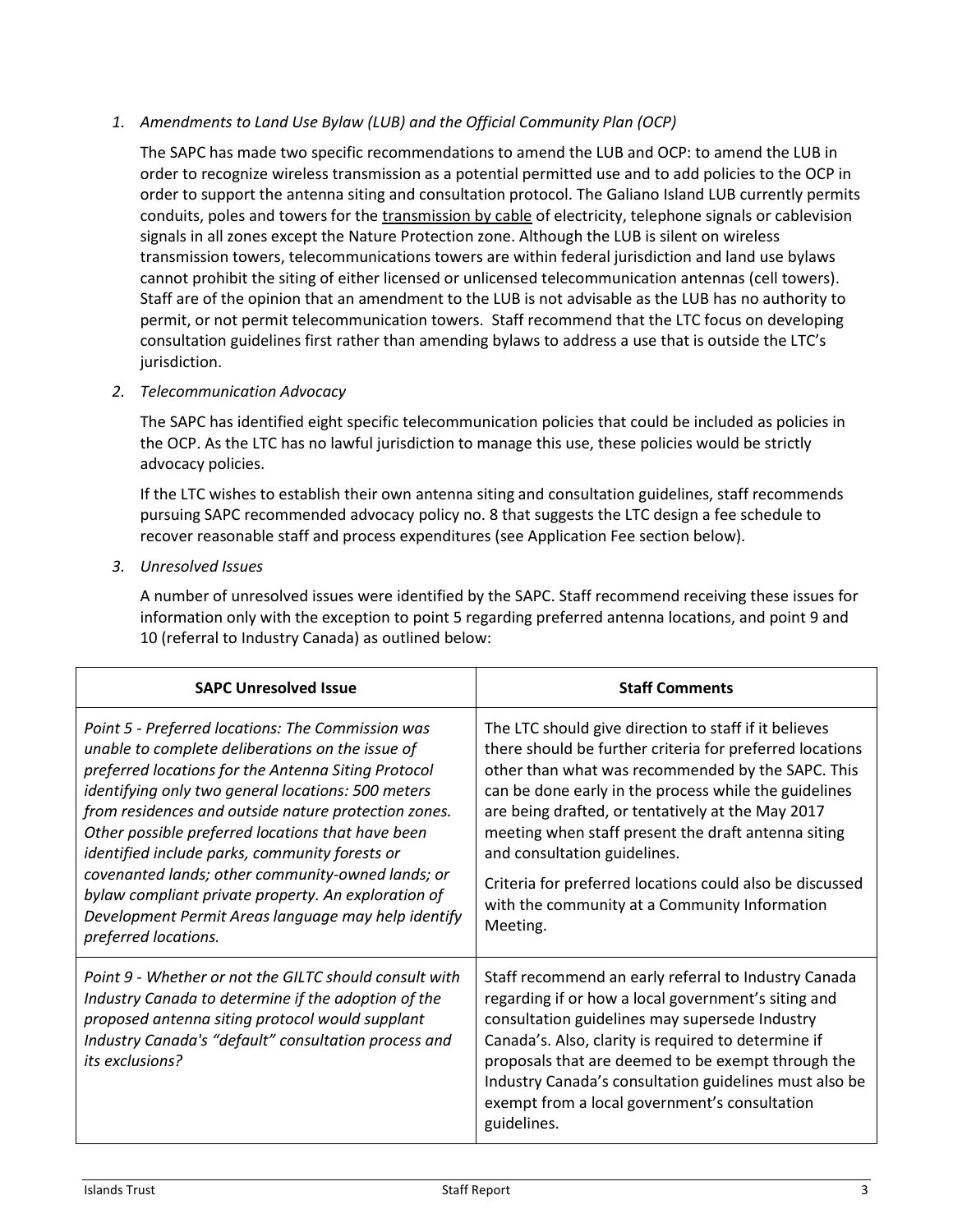| Point 10 - Whether or not the GILTC should consult<br>with Industry Canada to determine if | Staff recommend contacting Industry Canada to<br>determine if wireless internet repeaters or structures |  |
|--------------------------------------------------------------------------------------------|---------------------------------------------------------------------------------------------------------|--|
| telecommunications carriers' obligations to notify and                                     | for wifi hotspots would trigger the consultation                                                        |  |
| consult extend to installations such as wireless internet                                  | guideline process, or if these are exempt from                                                          |  |
| repeaters and wifi "hotspots"?                                                             | consultation.                                                                                           |  |

# **Galiano Island LTC Consultation Guidelines**

The Galiano Island SAPC provided a detailed recommendation report which includes a draft antenna system siting and consultation protocol that includes the following information:

- Objectives of the protocol;
- Role of Industry Canada & the Federal Government;
- Role of the Galiano Island LTC;
- Summary of roles (proponent and LTC);
- Definitions; and
- Antenna Siting Protocol Procedures (including exemptions, notification and consultation requirements, application and consultation process outline and proposal submission requirements).

The SAPC draft protocol provides a strong foundation for the LTC's own guidelines. Staff is proposing to move forward with the SAPC's suggested protocol by making a few minor edits to ensure compliance with Industry Canada's consultation policies. If the LTC gives direction to staff to draft the guidelines, an early referral will be sent to Industry Canada to address a number of items:

- Timeline: Does a local government have the authority to determine its own timeline requirements?
- Exemptions: Must a local government exempt proposals from their consultation requirements that are exempt from Industry Canada's?
- Application requirements: Can a local government have more stringent requirements than Industry Canada's consultation guidelines?

Comments from Industry Canada will be incorporated where necessary into the final draft guidelines. After the guidelines have been reviewed by the LTC and community, and finalized, the LTC must create a mechanism to enable the antenna siting and consultation guidelines. Staff recommend adding a policy to the Galiano Island LTC's Policy and Standing Resolutions to require all antenna applications to follow the Galiano Island LTC's Antenna Siting and Consultation Guidelines. Adding this policy should only be done once the Antenna Siting and Consultation Guidelines are finalized (Summer 2017).

## **Application Fee**

In the recommendation report under 'Recommendations – Advocacy and Other' the SPAC recommends that the LTC design a fee schedule to recover reasonable staff and process expenditures. The fee could cover the cost to review the proposal, write staff reports, issue a Concurrence/Non-Concurrence Letter, community information meeting, and administration costs. To date, the Galiano Island LTC Fee Bylaw No. 196 does not include an application fee for antenna applications.

There are two mechanisms to collect a fee: by stating an application fee in the LTC Fee Bylaw No. 196 or by cost recovery agreement. In order to add an application fee for an antenna application to the Fee Bylaw No. 196, an amendment would be required to the bylaw. As this is an administration bylaw, the amendment process would include first, second, and third reading, approval by Executive Committee, and then final adoption – a public hearing is not required.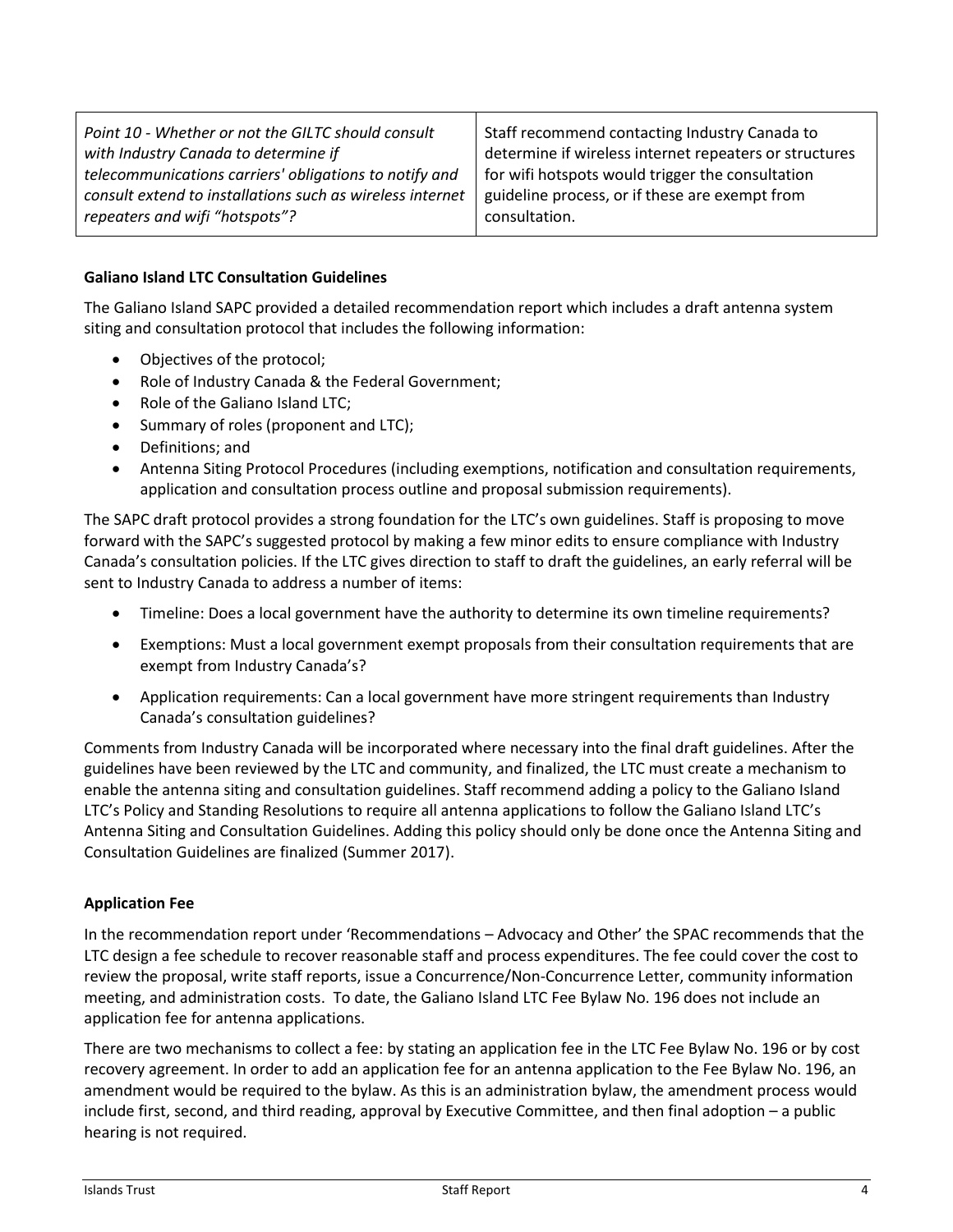Section 462 of the *Local Government Act* outlines the types of fees a local government may charge by bylaw. It is not clear if a local government is authorized to impose a fee for antenna applications by use of Section 462. This question has been forwarded to legal counsel and at the time of writing the staff report, no response was received.

If the LTC is unable to amend the fee bylaw, the LTC has the option to enter into a cost recovery agreement with the proponent to cover the expense of the application. The difficulty with this approach is putting a monetary value on staff's time (drafting staff reports, issuing letter, administration costs, etc.) and to track expenses. If the LTC were to move forward with the cost recovery approach, staff would be required to track time worked on the proposal and all costs associated with the proposal (scheduling community information meetings, hall bookings, advertisement, etc.). A monetary value would also have to be agreed upon for the cost of each hour of staff's time spent on the application.

# **Consultation**

The Deliverables/Milestone section of the Project Charter includes a Community Information Meeting (CIM) in May 2017 in order to present the draft antenna siting and consultation guidelines. This CIM could be scheduled after the May LTC meeting to allow additional public input after the LTC has the opportunity to review the guidelines at their May 2017 meeting. A resolution will be required from the LTC to schedule a CIM, although staff recommends having this discussion at May 2017 LTC meeting after the guidelines have been reviewed.

## **Referrals**

If the LTC gives direction to staff to draft antenna siting and consultation guidelines, staff recommend sending out referrals in a two-step process:

- 1. Send early referral to Industry Canada to answer any initial questions and clarify issues that may influence the drafting of the antenna siting and consultation guidelines. A LTC resolution is not required for this action.
- 2. After the draft antenna siting and consultation guidelines are completed and the LTC has provided its initial comments (tentatively scheduled for the May 2017 regular LTC meeting), staff will send a formal referral to Industry Canada, applicable agencies (CRD Building Inspection), and other stakeholders identified by the LTC (for example, telecommunication providers) for comment. The LTC may also wish to forward the guidelines to the Galiano Island APC. A LTC resolution is only required for the guidelines to be sent to the APC for referral.

### **Rationale for Recommendation**

The Galiano Island LTC has identified the telecommunication strategy as a Top Priority in order to develop antenna siting and consultation procedures. The Galiano Island SAPC has provided a detailed recommendation report which includes a draft antenna system siting and consultation protocol that can be used to lay the foundation for the LTC's own guidelines. Staff recommends proceeding with the siting and consultation procedures suggested by the SAPC in order to establish specific antenna guidelines for the LTC. These guidelines can also be used as a template for other LTAs.

### **ALTERNATIVES**

The LTC may consider the following alternatives to the staff recommendation:

### **1. Receive for information.**